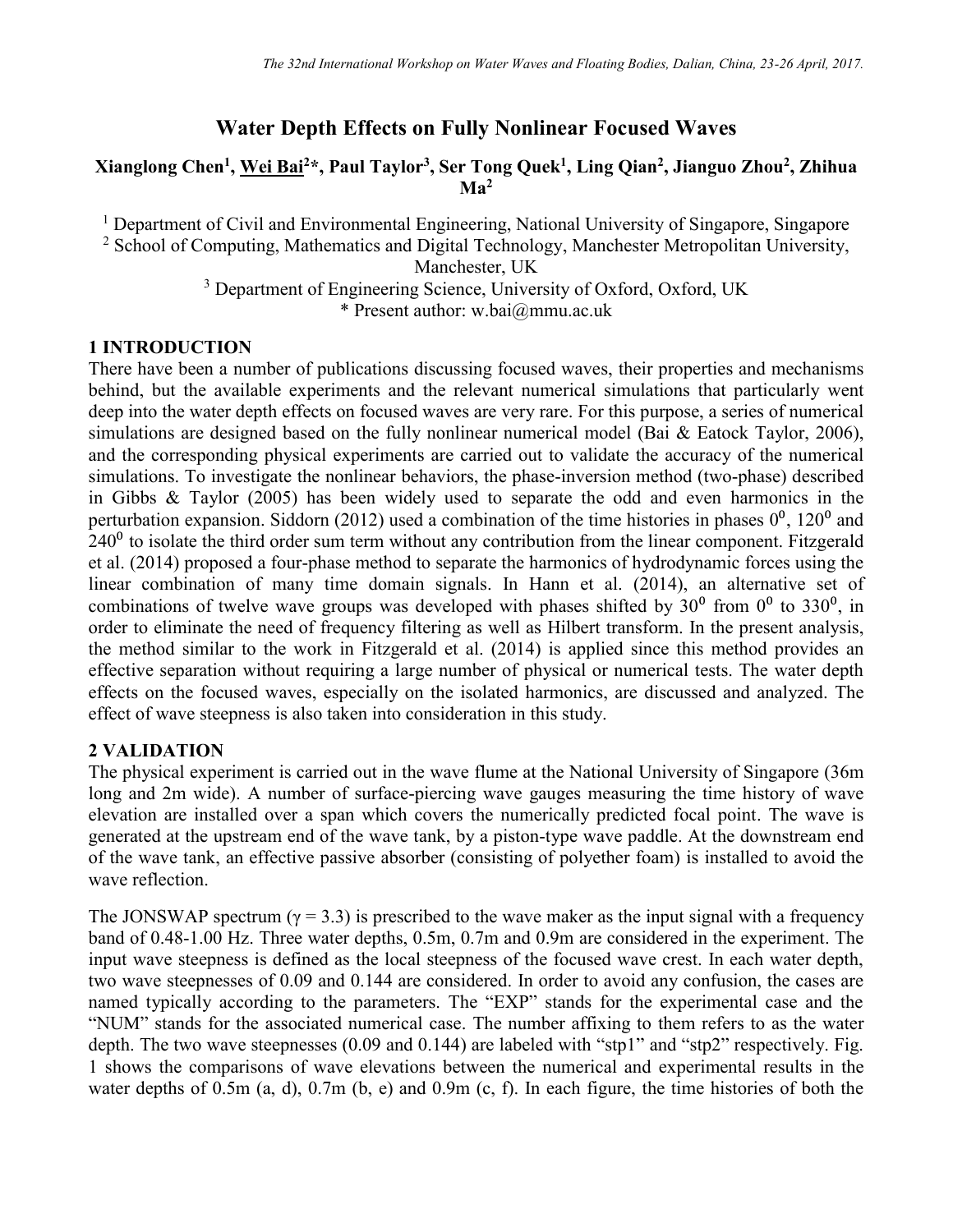crest-focused  $\eta(0)$  (0<sup>o</sup> phase shift) and trough-focused  $\eta(180)$  (180<sup>o</sup> phase shift) events are included. The fairly good agreements can be observed throughout all the comparisons in the time domain, which confirms the good accuracy of the present model in simulating focused waves with various wave conditions.



**Fig. 1 Comparisons of wave elevations between the numerical (solid line) and experimental (dash line) results for the crest-focused (black) and trough-focused (red) events: (a-c) wave steepness of 0.09; (d-f) wave steepness of 0.144.**

#### **3 RESULTS AND DISCUSSION**

For each case, four versions of the same wave group are generated as the incident waves and the Fourier components in the four versions are shifted by  $0^\circ$ ,  $90^\circ$ ,  $180^\circ$  and  $270^\circ$  respectively. The linear combinations of the four runs are expressed up to the fourth order as follows,

$$
\frac{\eta(0) - \eta^H(90) - \eta(180) + \eta^H(270)}{4} = \eta_{11} A \cos \varphi + \eta_{31} A^3 \cos \varphi, \tag{1}
$$

$$
\frac{\eta(0) - \eta(90) + \eta(180) - \eta(270)}{4} = \eta_{22} A^2 \cos 2\varphi + \eta_{42} A^4 \cos 2\varphi, \tag{2}
$$

$$
\frac{\eta(0) + \eta^H(90) - \eta(180) - \eta^H(270)}{4} = \eta_{33}A^3 \cos 3\varphi,\tag{3}
$$

$$
\frac{\eta(0) + \eta(90) + \eta(180) + \eta(270)}{4} = \eta_{20}A^2 + \eta_{44}A^4 \cos 4\varphi,
$$
\n(4)

where A is the wave amplitude,  $\varphi$  is the phase angle,  $\eta(0)$ ,  $\eta(90)$ ,  $\eta(180)$  and  $\eta(270)$  are the measured surface elevations in the four runs with four different phases, and  $\eta^H(90)$  and  $\eta^H(270)$  indicate the Hilbert transforms of  $\eta(90)$  and  $\eta(270)$ .

With the linear combinations presented in Eqs. (1-4), the harmonics up to the fourth order can be separated as shown in Fig. 2a. The first-order linear component is the predominant component compared with the other higher harmonics. The amplitude of the second-order sum harmonic is secondarily large among the harmonics and the third order sum harmonic follows it. It is interesting that the second-order difference long-wave is also fairly significant. If the separated signals in Fig. 2a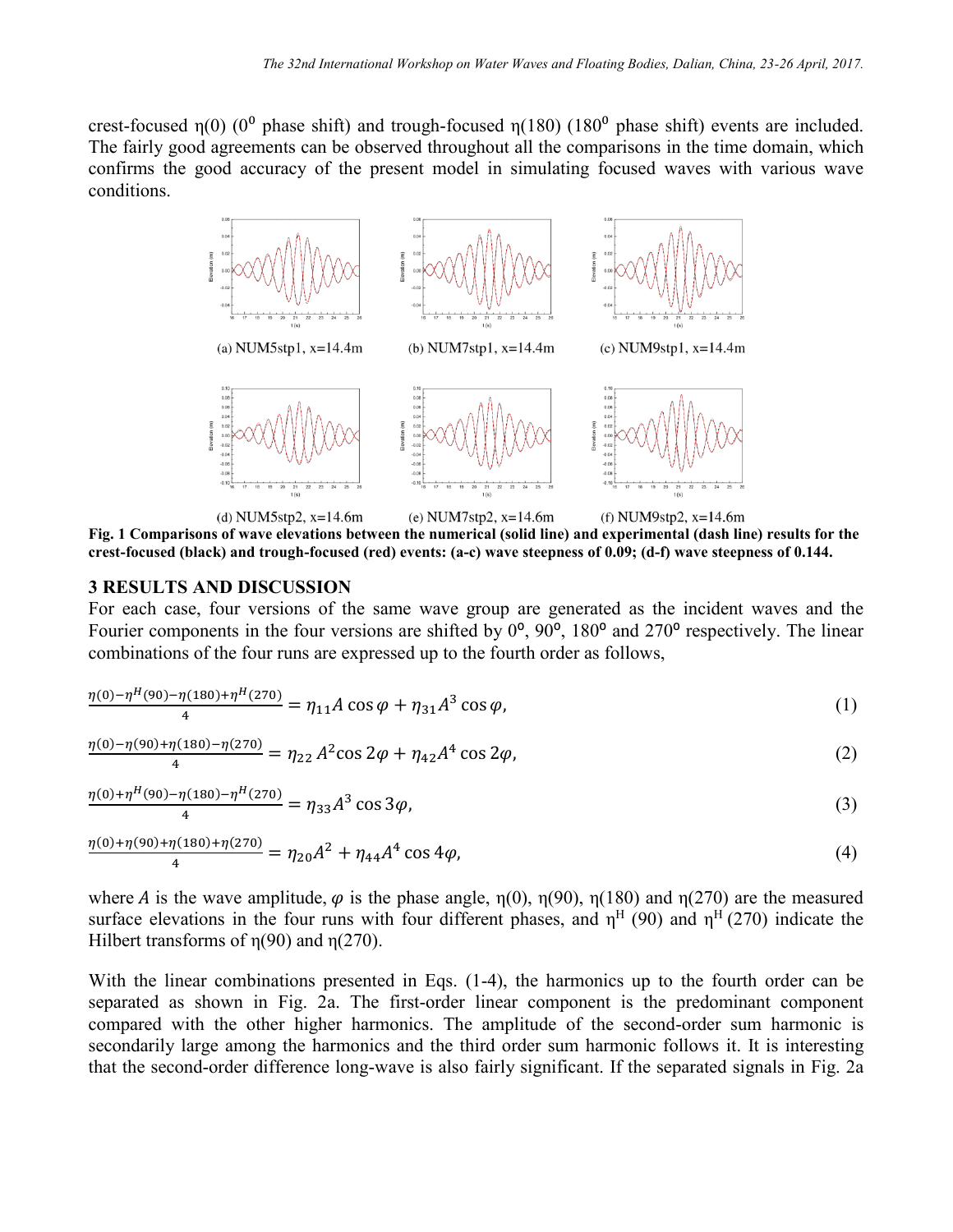are transformed into the frequency domain, the separations are more straightforward and explicit as shown in Fig. 2b.



**Fig. 2 Time histories (a) and corresponding amplitude spectra (b) of the separated harmonics of Case NUM5stp2, and time histories and spectra of the original crest-focused event are also included.**



**Fig. 3 Amplitude spectra of separated harmonics at (a, e) first order, (b, f) second order sum, (c, g) third order sum and (d, h) fourth order + second order difference of numerical focused waves in different water depths: the first row for the input wave steepness of 0.09 and the second row for 0.144.**

The same order harmonics resulted from the cases in different water depths are grouped in a series of plots as shown in Fig. 3. The figures in the upper row of Fig. 3 show the separated spectra of the first four harmonics of numerical cases in the wave steepness of 0.09. The first order harmonic does not change much with the water depth, while the differences over the water depth are relatively larger for the harmonics in higher orders as well as the subharmonics (i.e. second order difference harmonic). This makes sense because the spectra of all four components are normalized and the first order component provides the main contribution to the formation of the focused waves. Though the difference is small in Fig. 3a, it still indicates that the first order harmonic becomes more predominant relative to the other harmonics in the deeper water. However, the second order sum harmonic, the third order sum harmonic and the second order difference harmonic are more significant in the shallower water. The second order subharmonic is quite significant while the fourth order superharmonic is too